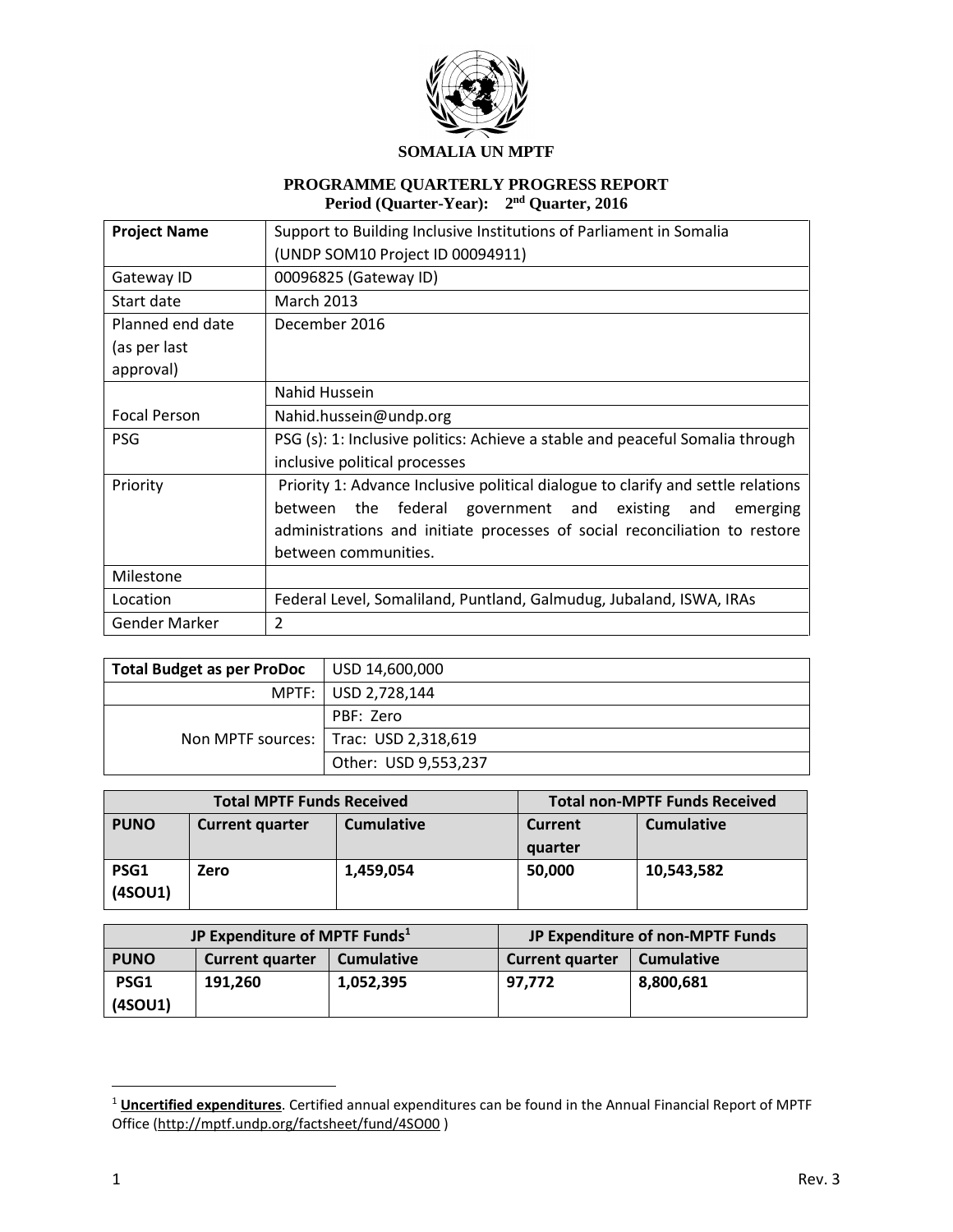

### **SITUATION UPDATE**

**This quarter marked the approval of the Annual Work Plan 2016** in the amount of \$US 5.4 million USD AWP for 2016 which shall provide support to six parliaments, including the new regional parliaments. The project was able to mobilize **US\$ 1.2 Million from UN MPTF,** committed by Norway and Sweden, however, a funding gap of \$1.4 Million remains. The approval of the AWP 2016 has therefore enable the project and implementing partners to discuss and develop the Letters of Agreement that set out the implementation modalities for the activities during the current year.

In the scope of the UN Youth Strategy for Somalia, which aims at the creation of a mechanism for youth participation in decision-making and political processes, the project initiated during this reporting period the support to the Somali Youth Parliament. The support aims to enhance the members' capacity to engage in a healthy discourse and expose them to the democratic process and practices. To this end, the project, in collaboration with the UNDP/UNSOM Elections Support Project conducted a two-day workshop on Voting and Counting for 20 participants (7 women and 13 men). The objective of the workshop, was to introduce the participants with inter-national standards, principles and management techniques that are fundamental to good electoral practice, in view of the upcoming elections of this institution.

The project has also commenced the support to the Somaliland House of Elders, the Guurti, through the development of a 5-year Strategic Plan, the long term vision of Guurti for the upcoming years in order to develop the institution. The consultative process that marked the development of this Strategic Plan therefore outlines the shard objectives of members and staff for the institution.

Additional capacity building activities continued across Somalia. Namely, worth highlighting the completion of the comprehensive 3 phase training in the areas of Rules of Procedure for the National Federal Parliament (NFP) staff. Also, with the objective of enhancing the reporting skills of the staff of Parliaments across Somalia, a template for report was developed and trainings provided to 42 (W: 11; M: 31) staff from various departments of the NFP and Somaliland House of Representatives (HoR). The later enhanced the participants' understanding in report writing skills thus enable them to have basic understanding on impact oriented, gender-sensitive and evidence-based reporting. The Principles of Democracy and Democratic Society induction training was completed in May 2016 in Baidoa having been delivered to the remaining group of MPs (M 95, W 19).

# **QUARTERLY PROGRESS REPORT RESULTS MATRIX**

# **OUTCOME STATEMENT**

OUTCOME 1: NFP AND PARLIAMENTS OF SOMALILAND AND PUNTLAND CAPACITATED TO OPERATE AS INCLUSIVE, TRANSPARENT AND EFFECTIVE LAW-MAKING, OVERSIGHT AND REPRESENTATIVE BODIES CONTRIBUTING TO NATIONAL PEACEBUILDING AND NATION-BUILDING GOALS

#### **OUTCOME INDICATORS**

# **Outcome Indicator 1.1:**

Parliament passes legislation which contributes to peace-building and state-building agenda.

# **Outcome Indicator 1.2:**

Functional committees in Parliament with capacitated MPs engaging with public and civil society on priority policy and legislation development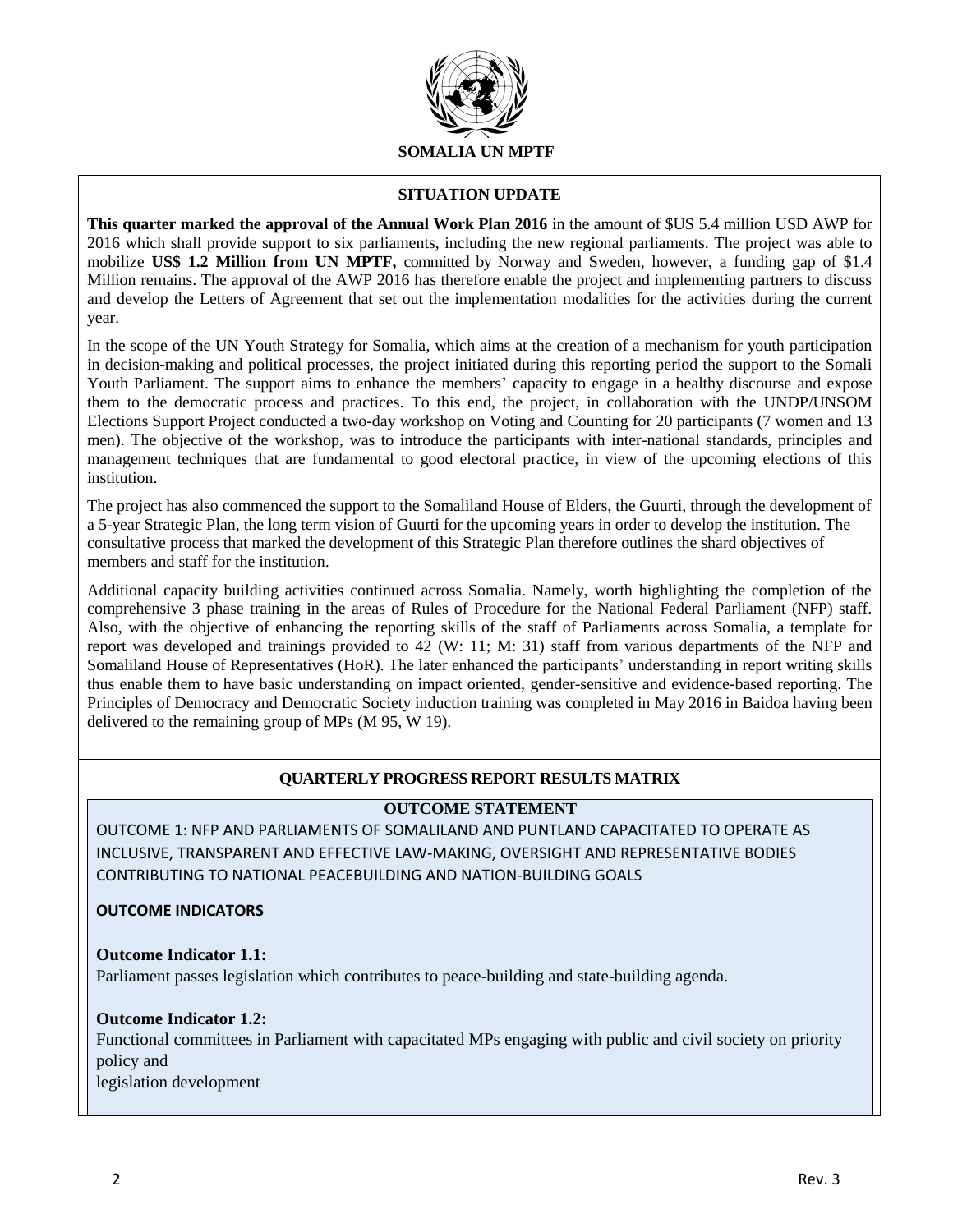

# **Outcome Indicator 1.3:**

**Parliament inclusively, transparently and peacefully produces core legislation for the New Deal/Vision 2016 process.**

**Output 1.**: **NFP, Somaliland and Puntland supported to enact quality legislation and to maintain effective oversight of the Executive**

|                                     |                                                      | PROGRESS ON OUTPUT INDICATOR <sup>2</sup> |                   |  |  |
|-------------------------------------|------------------------------------------------------|-------------------------------------------|-------------------|--|--|
| <b>INDICATOR</b>                    | <b>TARGET</b>                                        | <b>THIS QUARTER</b>                       | <b>CUMULATIVE</b> |  |  |
|                                     |                                                      |                                           | 2016              |  |  |
| Set of committees<br>established by | Hardware of library set up by end of 1st<br>semester | $\mathbf{0}$                              | $\overline{0}$    |  |  |
| Parliament with                     | At least 3 trainings on legal drafting               | $\boldsymbol{0}$                          | $\overline{2}$    |  |  |
| defined functions                   | implemented in Somaliland Parliament                 |                                           |                   |  |  |
|                                     | At least one online library subscription             | $\overline{0}$                            | $\overline{0}$    |  |  |
|                                     | One training on basic legislative research and       | $\overline{0}$                            | $\overline{0}$    |  |  |
|                                     | drafting delivered to MPs and committee staff        |                                           |                   |  |  |
|                                     | Work plan of GA developed and submitted to           | $\mathbf{1}$                              | $\mathbf{1}$      |  |  |
|                                     | Parliament Leadership by end of 1st semester         |                                           |                   |  |  |
|                                     | Strategic plan of JA developed and submitted         | $\mathbf{1}$                              | $\mathbf{1}$      |  |  |
|                                     | to Parliament Leadership by end of 1st               |                                           |                   |  |  |
|                                     | semester                                             |                                           |                   |  |  |
| Committees able                     | NFP Budget committee producing 1 reports             | $\overline{0}$                            | $\overline{0}$    |  |  |
| to provide                          | with recommendations for the Executive               |                                           |                   |  |  |
| effective oversight                 | Minimum 3 priority legislation processes             | $\mathbf{0}$                              | $\boldsymbol{0}$  |  |  |
| of laws and policy                  | supported in each Parliament                         |                                           |                   |  |  |
|                                     | Guidelines developed for drafting of gender          | $\overline{0}$                            | $\overline{0}$    |  |  |
|                                     | sensitive legislation, including identification      |                                           |                   |  |  |
|                                     | of discriminatory legislation from bills table       |                                           |                   |  |  |
|                                     | in 7 <sup>th</sup> and 8 <sup>th</sup> sessions      |                                           |                   |  |  |
|                                     | 15 MPs trained on key functions<br>of                | 114                                       | 114               |  |  |
|                                     | committees in parliament.                            |                                           |                   |  |  |
|                                     | At least one training delivered to MP's and          | $\overline{0}$                            | $\overline{0}$    |  |  |
|                                     | committee and secretariat staff on Gender            |                                           |                   |  |  |
| Parliament                          | sensitive legislative                                | $\overline{0}$                            |                   |  |  |
| effectively                         | At least 3 oversight missions conducted              |                                           | $\Omega$          |  |  |
| engaged in budget                   |                                                      |                                           |                   |  |  |
| cycle, incl.                        |                                                      |                                           |                   |  |  |
| undertaking                         |                                                      |                                           |                   |  |  |
| oversight of key                    |                                                      |                                           |                   |  |  |
| ministries                          |                                                      |                                           |                   |  |  |
| expenditures                        |                                                      |                                           |                   |  |  |
|                                     | At least 2 study missions and participation to       | $\overline{2}$                            | $\overline{2}$    |  |  |
|                                     | international/regional conferences facilitated       |                                           |                   |  |  |
|                                     | and implemented                                      |                                           |                   |  |  |

 2 Fill in only the numbers or yes/no; no explanations to be given here.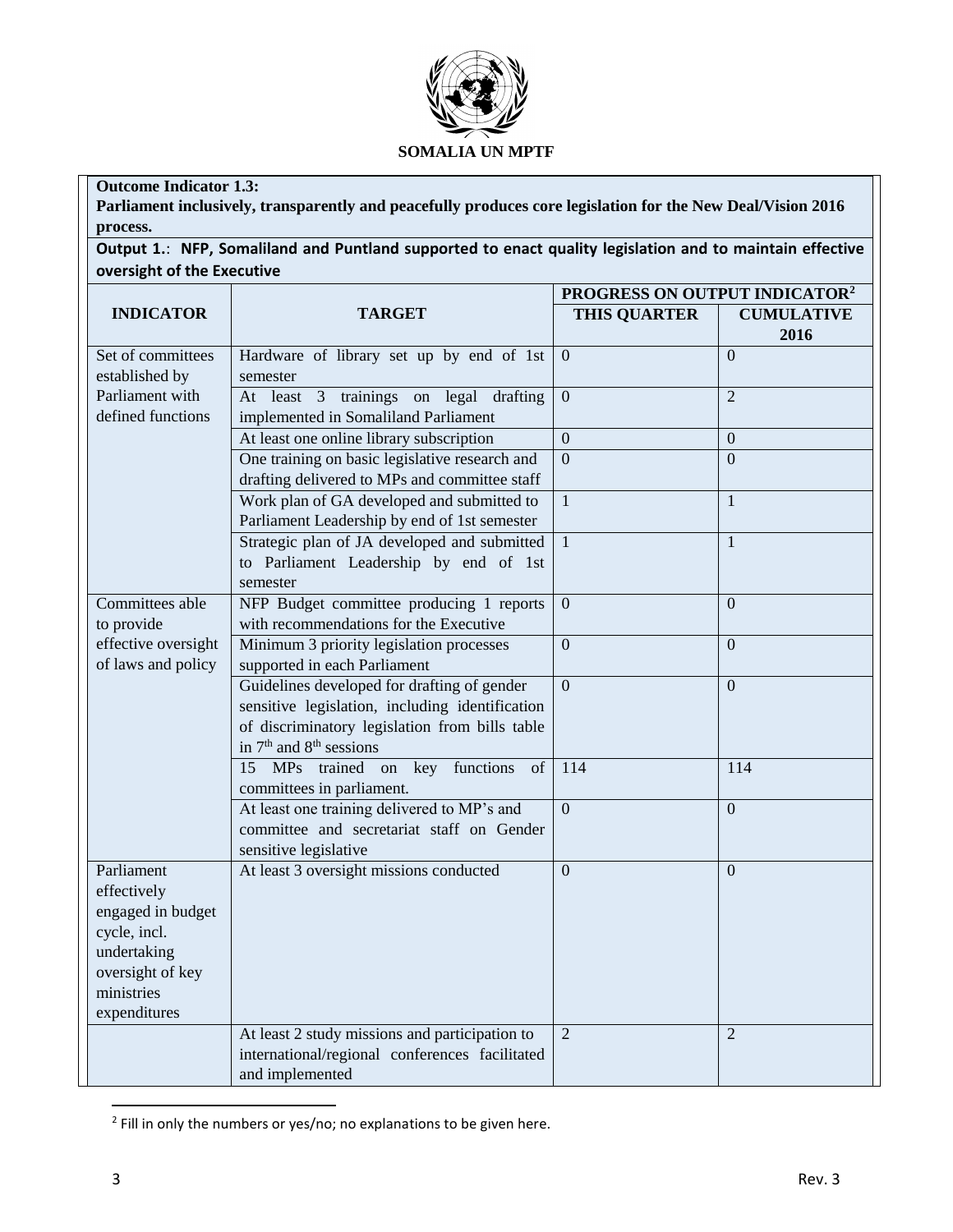

| UNDP ONLY: Sources of evidence for the above results are project staff monitoring BTORs, monthly |                                                                                                                 |                |                  |  |  |  |  |  |
|--------------------------------------------------------------------------------------------------|-----------------------------------------------------------------------------------------------------------------|----------------|------------------|--|--|--|--|--|
| newsletters.                                                                                     |                                                                                                                 |                |                  |  |  |  |  |  |
|                                                                                                  | <b>Output 2:</b> NFP and Parliaments of Somaliland and Puntland established as an effective institution, with a |                |                  |  |  |  |  |  |
|                                                                                                  | functioning administration and infrastructure and leadership supported to discharge their constitutional        |                |                  |  |  |  |  |  |
|                                                                                                  | mandates to fairly, inclusively and transparently manage the business of Parliament and lead the                |                |                  |  |  |  |  |  |
| Parliamentary Administration.                                                                    |                                                                                                                 |                |                  |  |  |  |  |  |
| # of members of                                                                                  | 2 members<br>of Parliamentary leadership<br>1<br>$\overline{1}$                                                 |                |                  |  |  |  |  |  |
| Parliamentary                                                                                    | supported to develop agendas, order of                                                                          |                |                  |  |  |  |  |  |
| leadership                                                                                       | business, etc.                                                                                                  |                |                  |  |  |  |  |  |
| supported to                                                                                     | At least one inter-parliamentary mission                                                                        | $\mathbf{1}$   | 1                |  |  |  |  |  |
| manage the                                                                                       | conducted between NFP and one emerging                                                                          |                |                  |  |  |  |  |  |
| business of the                                                                                  | parliament                                                                                                      |                |                  |  |  |  |  |  |
| Chamber                                                                                          | Table of legislative agenda of the session                                                                      | $\Omega$       | $\Omega$         |  |  |  |  |  |
|                                                                                                  | developed and approved by Parliament                                                                            |                |                  |  |  |  |  |  |
|                                                                                                  | Leadership                                                                                                      |                |                  |  |  |  |  |  |
| Staff capacity                                                                                   | Training provided to 20 members of staff of                                                                     | 42             | 42               |  |  |  |  |  |
| increased to                                                                                     | Office of the Speaker, and Administration,                                                                      |                |                  |  |  |  |  |  |
| provide support                                                                                  | Finance and IT departments                                                                                      |                |                  |  |  |  |  |  |
| services to Office                                                                               | At least one training provided for parliament                                                                   | $\mathbf{0}$   | $\overline{0}$   |  |  |  |  |  |
| of the Speaker &                                                                                 | staff on Hansard and Guideline developed;                                                                       |                |                  |  |  |  |  |  |
| <b>MPs</b>                                                                                       | TV studio of NFP completed by end of 2016-                                                                      | $\overline{0}$ | $\mathbf{0}$     |  |  |  |  |  |
|                                                                                                  | $01 - 27$                                                                                                       |                |                  |  |  |  |  |  |
|                                                                                                  | At least 1 Trainings provided to staff of                                                                       | $\mathbf{1}$   | $\mathbf{1}$     |  |  |  |  |  |
|                                                                                                  | departments on finance, admin, procurement                                                                      |                |                  |  |  |  |  |  |
|                                                                                                  | and/or new software                                                                                             |                |                  |  |  |  |  |  |
|                                                                                                  | Parliamentary financial management systems                                                                      | $\mathbf{0}$   | $\mathbf{0}$     |  |  |  |  |  |
|                                                                                                  | in place and working effectively(software                                                                       |                |                  |  |  |  |  |  |
|                                                                                                  | functioning by July 2016) or (at least one                                                                      |                |                  |  |  |  |  |  |
|                                                                                                  | department adopted software for its daily<br>activities)                                                        |                |                  |  |  |  |  |  |
|                                                                                                  |                                                                                                                 |                |                  |  |  |  |  |  |
|                                                                                                  | All procurement processes completed by end<br>of 2016                                                           | $\overline{0}$ | $\mathbf{0}$     |  |  |  |  |  |
|                                                                                                  | At least one training on gender empowerment $\begin{pmatrix} 0 \\ 0 \end{pmatrix}$                              |                | $\boldsymbol{0}$ |  |  |  |  |  |
|                                                                                                  | conducted                                                                                                       |                |                  |  |  |  |  |  |
| Somaliland<br>NFP,                                                                               | Security protocol and guideline developed and                                                                   | $\overline{0}$ | $\mathbf{0}$     |  |  |  |  |  |
| Puntland<br>and                                                                                  | approved (can include proposal of plan for                                                                      |                |                  |  |  |  |  |  |
| Strategic<br>Plans                                                                               | training in this area)                                                                                          |                |                  |  |  |  |  |  |
| inclusively                                                                                      | Construction of security perimeter completed                                                                    | 2              | $\overline{2}$   |  |  |  |  |  |
| developed<br>and                                                                                 | by end 2016                                                                                                     |                |                  |  |  |  |  |  |
| implementation                                                                                   | Guideline for production and archive of                                                                         | $\overline{0}$ | $\overline{0}$   |  |  |  |  |  |
| progressed                                                                                       | Hansard<br>developed<br>and<br>approved<br>by                                                                   |                |                  |  |  |  |  |  |
|                                                                                                  | parliament;                                                                                                     |                |                  |  |  |  |  |  |
|                                                                                                  | Hansard system fully functioning by end of 1 <sup>st</sup>                                                      | $\overline{0}$ | $\overline{0}$   |  |  |  |  |  |
|                                                                                                  | semester 2016;                                                                                                  |                |                  |  |  |  |  |  |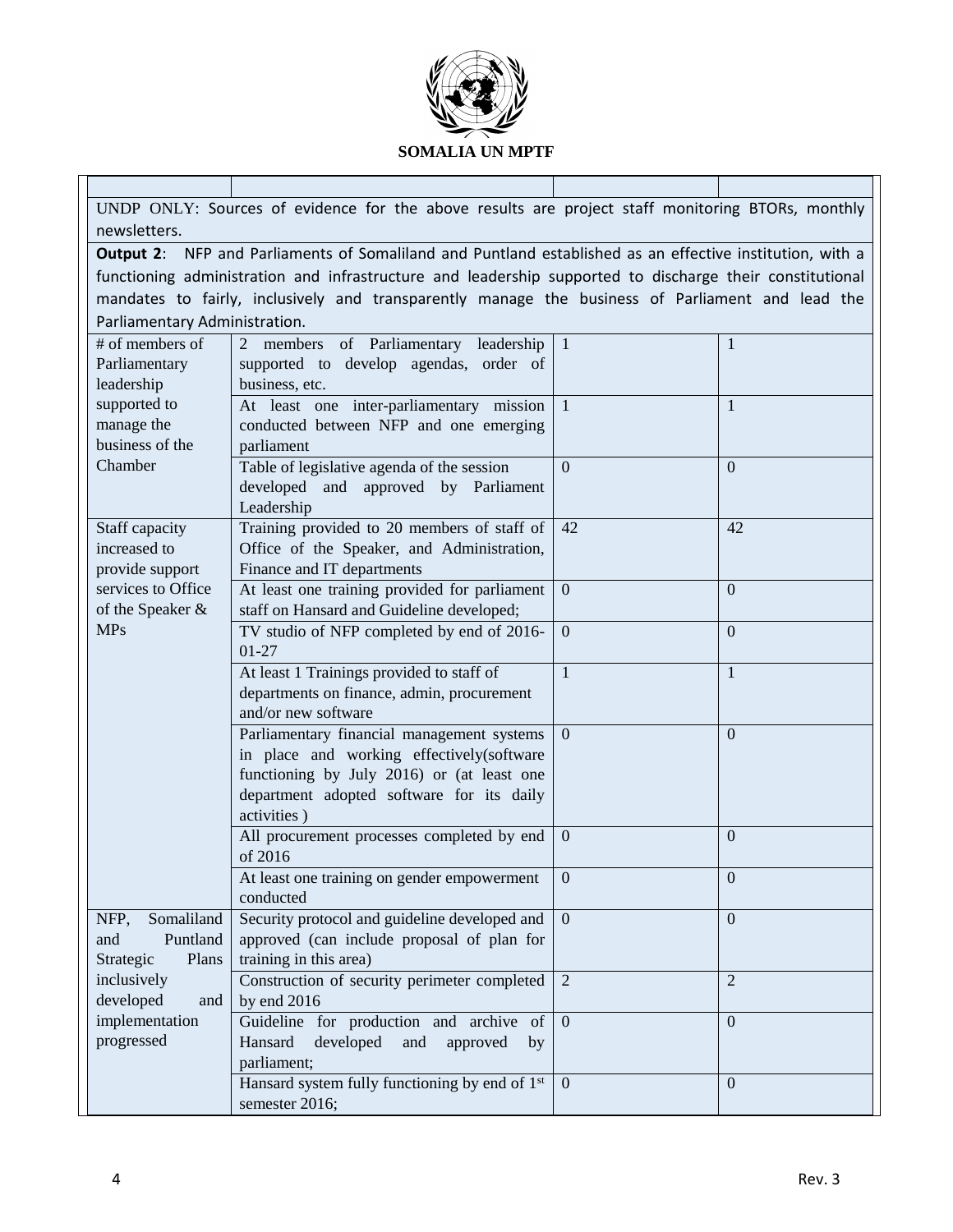

|                                 | Draft of Strategic plan developed<br>and                                                              | $\mathbf{1}$   | 1              |
|---------------------------------|-------------------------------------------------------------------------------------------------------|----------------|----------------|
|                                 | submitted to Guurti by May 2016                                                                       |                |                |
|                                 | GA library established by end of 2016                                                                 | $\Omega$       | $\Omega$       |
| Pre/Post<br>assessment by       | 100% of recommendations re high/significant<br>risks implemented                                      | Complete       | Complete       |
| contracted                      | 100% of assessment recommendations was                                                                | Complete       | Complete       |
| company indicates               | fully adopted in 2015.                                                                                |                |                |
| improvements                    | Survey conducted in at least 3 regions each                                                           | $\mathbf{0}$   | $\Omega$       |
| against HACT                    | quarter                                                                                               |                |                |
| criteria                        | Capacity assessment in line with HACT                                                                 | $\mathbf{0}$   | $\overline{0}$ |
|                                 | completed by end of 1st semester.                                                                     |                |                |
|                                 | UNDP ONLY: Sources of evidence for the above results are project staff monitoring BTORs, monthly      |                |                |
| newsletters.                    |                                                                                                       |                |                |
|                                 | Output 3: MPs throughout the country are empowered to represent and remain accountable to the people  |                |                |
|                                 | and to provide leadership in a way that promotes national unity, including young people and women,    |                |                |
|                                 | participative & representative democracy and more effective contribution to political decision-making |                |                |
| Improved                        | Communications<br>and<br>Outreach<br>Plan                                                             | $\overline{0}$ | $\theta$       |
| understanding of                | developed for NFP to raise awareness with                                                             |                |                |
| key Public target               | public                                                                                                |                |                |
| groups of the role              | 3<br>Constituency<br><b>Offices</b><br>fully<br>pilot                                                 | $\mathbf{0}$   | $\overline{0}$ |
| of Parliament and<br><b>MPs</b> | functioning by end of 2016                                                                            |                |                |
|                                 | Minimum 1 study Tour attended by MPs                                                                  | $\mathbf{0}$   | $\mathbf{0}$   |
|                                 | One HR training delivered to MPs and staff                                                            | $\mathbf{0}$   | $\Omega$       |
|                                 | of GA                                                                                                 |                |                |
| Parliaments                     | At least one targeted outreach campaign                                                               | $\mathbf{0}$   | $\overline{0}$ |
| supported<br>to                 | for women or youth groups organized                                                                   |                |                |
| develop<br>and                  | Develop guideline for Women caucus                                                                    | $\overline{0}$ | $\Omega$       |
| implement                       | activities and gender related activities                                                              |                |                |
| communication                   | (guidelines for gender sensitive legislation,                                                         |                |                |
| and<br>outreach                 | Messaging, etc.)                                                                                      |                |                |
| strategies with a               | Youth National Conference held by end of                                                              | $\overline{0}$ | $\theta$       |
| particular focus                | 2016                                                                                                  |                |                |
| on youth, women                 |                                                                                                       | $\overline{0}$ | $\Omega$       |
| and marginalized                | Development of a strategic plan for Youth                                                             |                |                |
| groups                          | Parliament                                                                                            |                | $\overline{0}$ |
|                                 | At least 3 activities from communication                                                              | $\mathbf{0}$   |                |
|                                 | strategy implemented                                                                                  |                |                |
|                                 | Targeted outreach campaigns for women                                                                 | $\mathbf{0}$   | $\overline{0}$ |
|                                 | and youth groups organized (at least one                                                              |                |                |
|                                 | per group)                                                                                            |                |                |
|                                 | At least 2 outreach missions conducted per                                                            | $\mathbf{0}$   | $\theta$       |
|                                 | quarter                                                                                               |                |                |
|                                 | Minimum 2 trainings on outreach and                                                                   |                | $\overline{2}$ |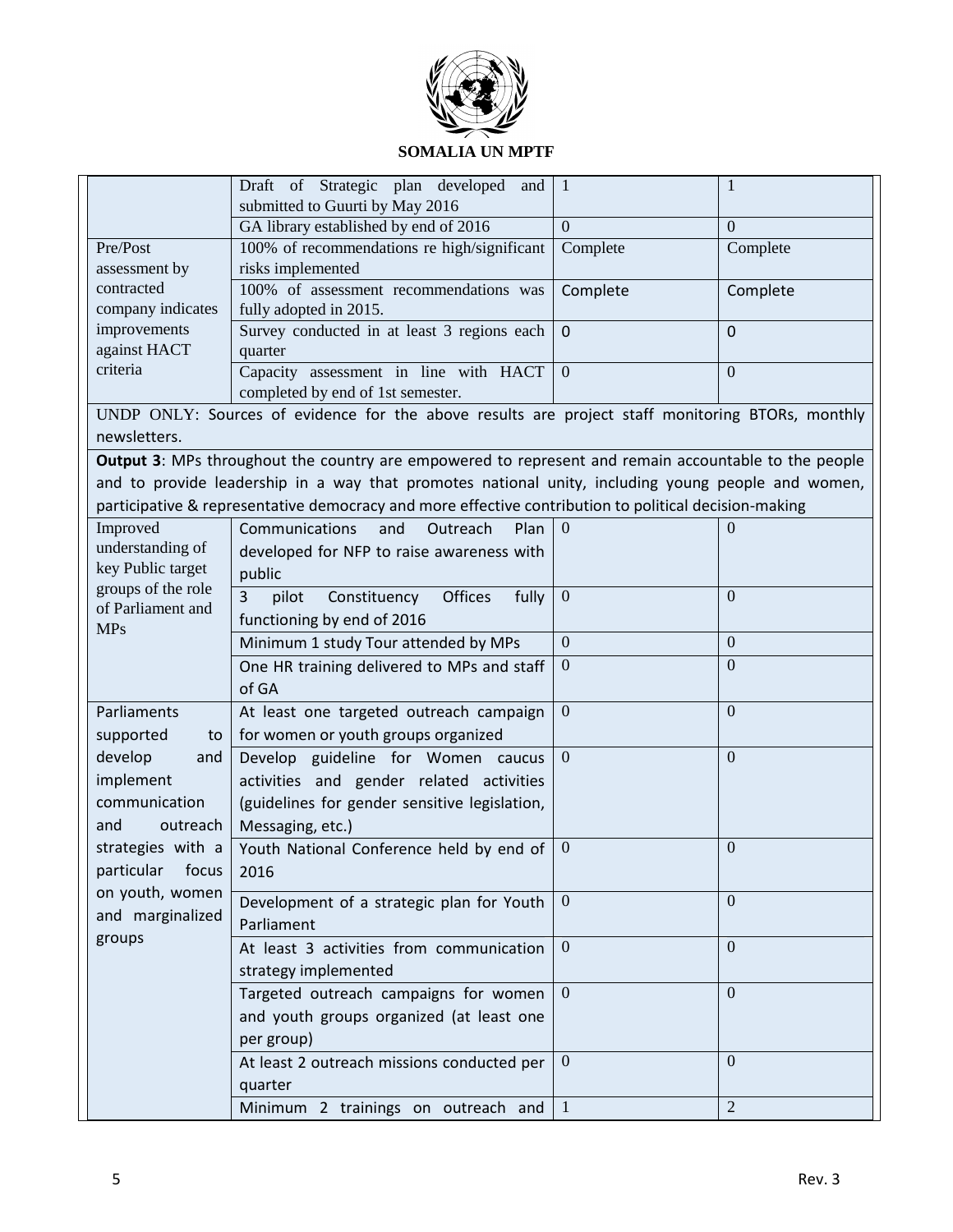

| communication                                            |  |
|----------------------------------------------------------|--|
| One gender training                                      |  |
| Website of GA/JA functioning by end of $\vert 0 \rangle$ |  |
| 2016                                                     |  |

UNDP ONLY: sources of evidence (as per current QPR)

Sources of evidence for the above results are project staff monitoring BTORs, information posted on UNDP Somalia media, monthly newsletters.

# **NARRATIVE**

This narrative below provides details on activities implemented during this quarter, considering the available resources.

## *OUTPUT 1 (Strategic Plan Objectives): NFP and Parliaments of Somaliland and Puntland supported to enact quality legislation and to maintain effective oversight over the other branches of government according to the interests of all people and in support of peace-building and nation building.*

UNDP continued to build the capacity of parliamentarians to understand their role in holding government account but also to make these institutions centres of reconciliation and dialogue in the process of establishing a federal government system in Somalia. Three groups of MPs, in total 114 (M 95, W 19) were each provided with a four-day's training, implemented in collaboration with UNSOM, in principles of democracy, functions of parliament, multiparty politics, access to information, freedom of media & press, the concept of civil society, parliamentary etiquette, constituency strategic planning and other topics, as well as specialized issues related to the day-to-day activities of the Parliament.

#### *OUTPUT 2 (Strategic Plan Objectives): NFP and Parliaments of Somaliland and Puntland established as an effective institution, with a functioning administration and infrastructure and leadership supported to discharge their constitutional mandates to fairly, inclusively and transparently manage the business of Parliament and lead the Parliamentary Administration.*

The vision for the development of the Somaliland House of Elders (Guurti) is now laid out in the first Guurti Strategic Plan 2016-2021. It outlines the long-term plan of the House of Elders with the aim of improving the performance of the legislature overall and guide the development of the House of Elders up to 2021.The new Strategic Plan, which is the first of its kind for the Guurti and developed with the support of UNDP in a participatory and consultative manner, is an important step on the road towards the institutionalization of the Upper Chamber of the Somaliland Parliament.

The NFP staff from committees, and several departments have now an in depth analysis and practical guide on the Rules of Procedure, as well as a good understanding of public education on the role of the parliament and they are now better prepared to engage with the public in utilizing different methods available to create for the citizens to fully engage with the parliament and committees on public engagement. This was the result of a comprehensive 3 phase training on the Rules of Procedures (RoP) that took place in June 2016. This last phase of the training included a total of 27 staff members (W: 10; M: 17,). The previous phases of the training were delivered in December 2015 and in March 2016.

The reporting skills of staff from NFP and Somaliland HoR 42 (W:11; M:31) have been improved after the completion of a training on Reporting, as well as development of a report template that they can use. The objective is that the staff have a better understanding in report writing skills thus enable them to have basic understanding on impact oriented, gendersensitive and evidence-based reporting. The expected impact will be to enhance not only their reporting skills, but also to provide a systematic information gathering, duly structured and compiled thus benefiting the institution functioning.

22 ( W:3; M: 19) Jubaland Assembly Secretariat staff were trained on the administrative regulations. Through the training the trainees gained an understanding of the role of the secretariat staff and were equipped with skills and knowledge to support the parliament to carry out its mandate.

The communication between federal parliament leadership, counterparts and donor partners has been significantly improved, through the installation of a video teleconference equipment for the NFP and trained key ICT Department Staff on VTC handling, which will enable NFP to hold video conferences. A key aspect for purchasing the VTC equipment is to reduce the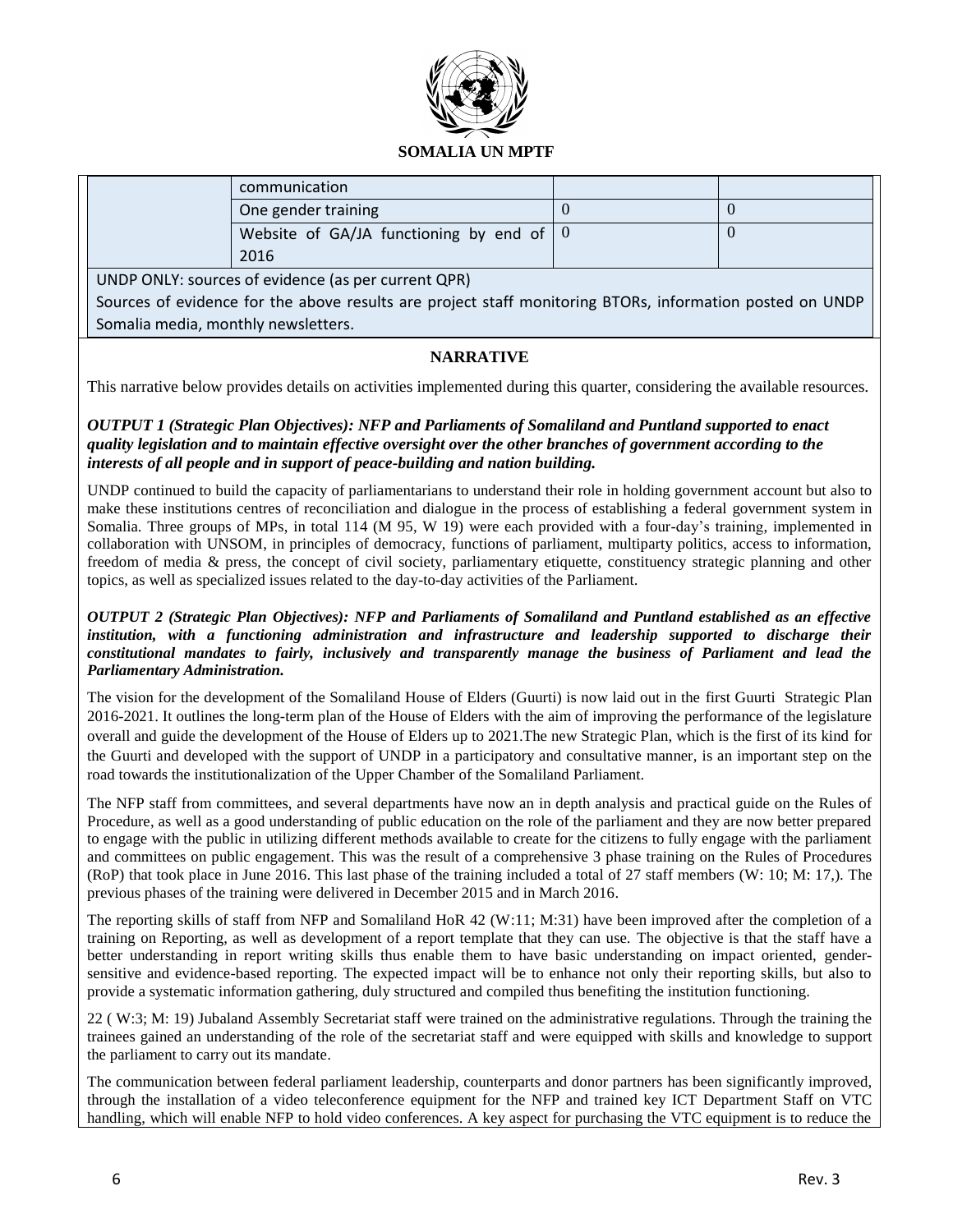

need for key government officials and counterparts to travel within Mogadishu and thus to reduce exposure to terrorist attacks. VTC system is cost effective and helps to reducing travel time. The Parliament will also be able to share presentations and data during a video conference call. The committees can also use video conferencing whenever they have meetings with other governments and international agencies or if they are unable to travel

Puntland HoR and Somaliland HoR MPs and staff members have a more secure working environment with the completion of the construction of their perimeter wall, consisting of hardened walls, solid concrete watch towers, Jersey barriers and a visitors' screening room. With the security perimeter, Members of the Parliament feel much safer when attending parliamentary sittings and are better able to address the needs of their citizens.

### *OUTPUT 3 (Strategic Plan Objectives): MPs throughout the country are empowered to represent and remain accountable to the people and to provide leadership in a way that promotes national unity for Somalis, including young people and women, participative & representative democracy and more effective contribution to political decision-making.*

This quarter marked the start of activities with the Somali Youth Parliament, within the framework of the UN Strategy for Youth in Somalia<sup>3</sup>. UNDP support aims to give young people the opportunity to engage and have their voices heard on issues that affect them at local, regional and national levels, though their engagement in the process of national dialogue and peace building, which impacts greatly and in a sustainable way in the future of the country.

To this end, it is important to expose the elected Members of the Somali Youth Parliament, young people representing different regions (or local constituencies) would develop a better understanding of the political system and the values and culture of democracy, namely, in what related to democratic electoral process. Hence, UNDP in collaboration with the UNDP/UNSOM Elections Support Project conducted a two-day workshop on Voting and Counting for 20 participants (M 13, W 7). The objective of the workshop was to introduce the participants with international standards, principles and management techniques fundamental to good electoral practice. The workshop aimed at ensuring that Youth Parliament Members are familiar with the necessary election principles for the voting and counting processes in order to apply them in their upcoming SYP elections.

Capacity of six staff (6 men) of the Outreach Department of the National Federal Parliament to perform their daily tasks of and support MP's after the one-day workshop on public engagement that took place in June 2016. Participants began by discussing the goals of public engagement and the importance of that engagement to the Parliament and the Committees. Particular emphasis was placed on ways to enhance the Parliament's website, bring in fresh content and create ways for the public to more fully engage in a meaningful way with the Parliament and the Committees. Areas covered ranged from increasing public education of the role of a Parliament in a democratic society to ways to increase access to the Parliament, as well as methods of engaging citizens in decision-making dialogues with Committees.

#### **Other Key Achievements**

- The project handed over the Security perimeter of Puntland and Somaliland Parliaments.
- The project trained a total of 231 (W: 56; M: 175) Members of Parliament and staff.
- The project has conducted Training Needs Assessments of the Galmudug Parliament.
- The project installed video tele-conference equipment for the National Federal Parliament and trained key ICT Department Staff on VTC management.
- Support has also been extended to SWSA in provision of furniture for the plenary hall of the Parliament.

#### **Challenges (incl: Delays or Deviations) and Lessons Learnt:**

The approval of the 2016 AWP only in the current reporting period has limited the implementation of all activities foreseen in the AWP 2016. However, the project was able, in collaboration with the counterparts to agree on priority activities to be implemented with existing funds and hence the implementation of the AWP continued. Further, it delayed the development

 $\overline{a}$ 

 $^3$  The UN in Somalia has developed a Joint Youth Strategy for Somalia, which articulates into a strategic and integrated framework all the different efforts, programmes and initiatives currently being implemented by the UN in the country.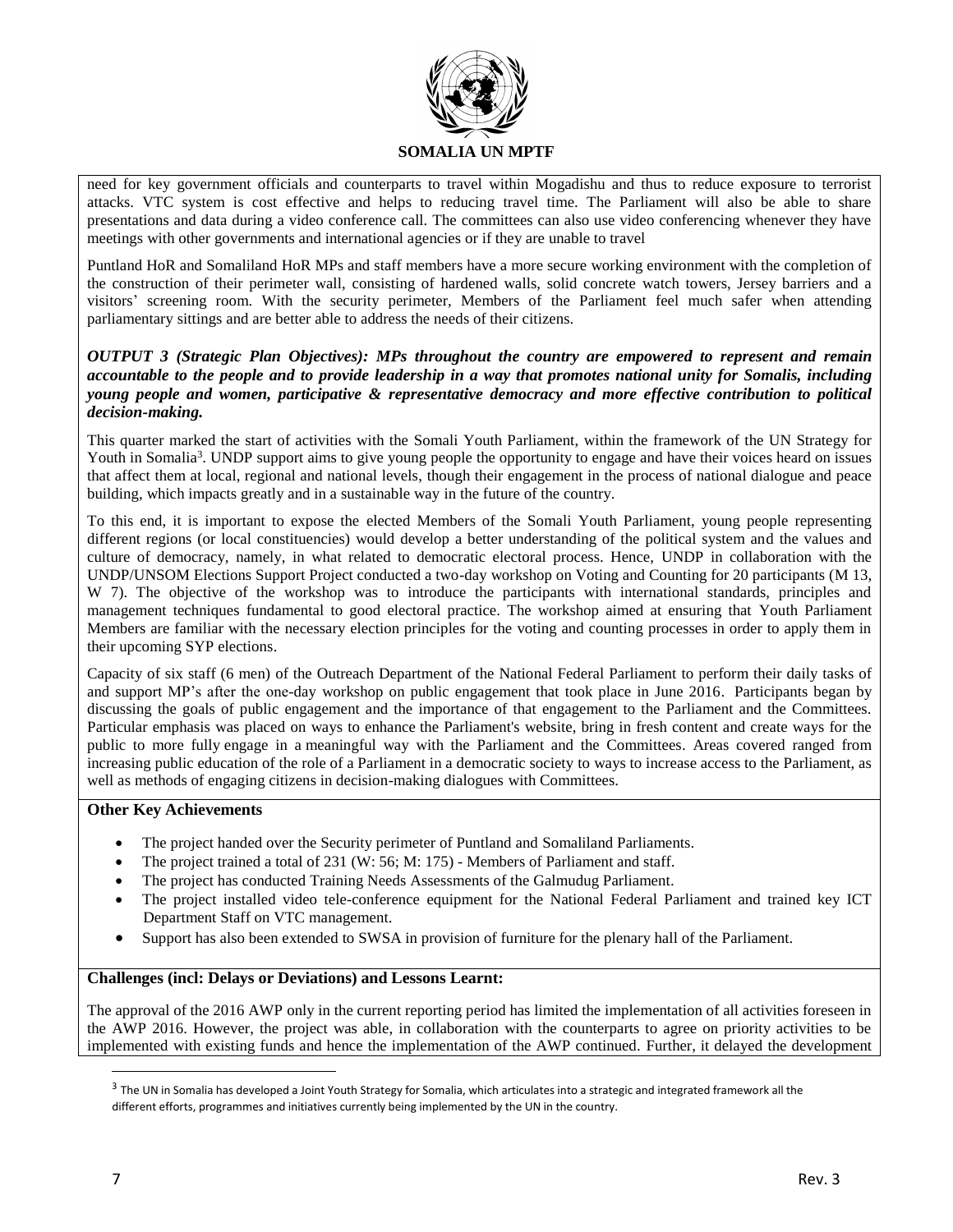

of Letter of Agreements with the counterparts for the current year. However, project and counterparts remained committed to implementation and prioritised capacity building activities delivered by the project's internal expertise.

- Security and Operational conditions of implementation in Somalia still hamper the activities of the project both at National and Regional level, particularly in emerging states where UN presence is still limited. Challenges included limited secure options of venue, difficulty in accessibility for both counterparts and project staff, visa process for MP's to attend international conferences, amongst others.

#### **Peacebuilding impact**

*NA*

#### **Communications & Visibility:**

In accordance with donor guidelines, the project developed communications and visibility plan which is intended to guide information sharing and visibility of project activities. In line with this, significant improvements have been made in terms of sharing information with beneficiaries, donors and other stakeholders. Articles about all past activities of the parliament project have been regularly provided on our monthly project newsletters, UNDP CO website and social media platforms (Facebook and Twitter). At the inauguration of the Security perimeter wall of the Somaliland HoRs in April, 2016, it was possible to enhance the communication and visibility of this inauguration. Furthermore, security concerns limit the visibility options in some locations i.e Mogadishu but the project team is committed to exploring all possible visibility and communications options to ensure that donor contributions are visible in all activities.

#### **Looking ahead**

With the upcoming electoral process of 2016 and the foreseen transition between mandates of the Parliament, the project is working with the National Federal Parliament on the handover in areas such as House Records, Handover of Committees, as well as anticipation of the new session and induction of the new MPs.

In the next quarter the project will undertake a Mid-Term Evaluation of the current project document whose findings and recommendations will assess the impact of the results achieved so far and also inform the formulation of a longer-term strategy on how to engage with the NFP and other Parliaments in the next few years, building upon the success and the gains achieved during the current project phase.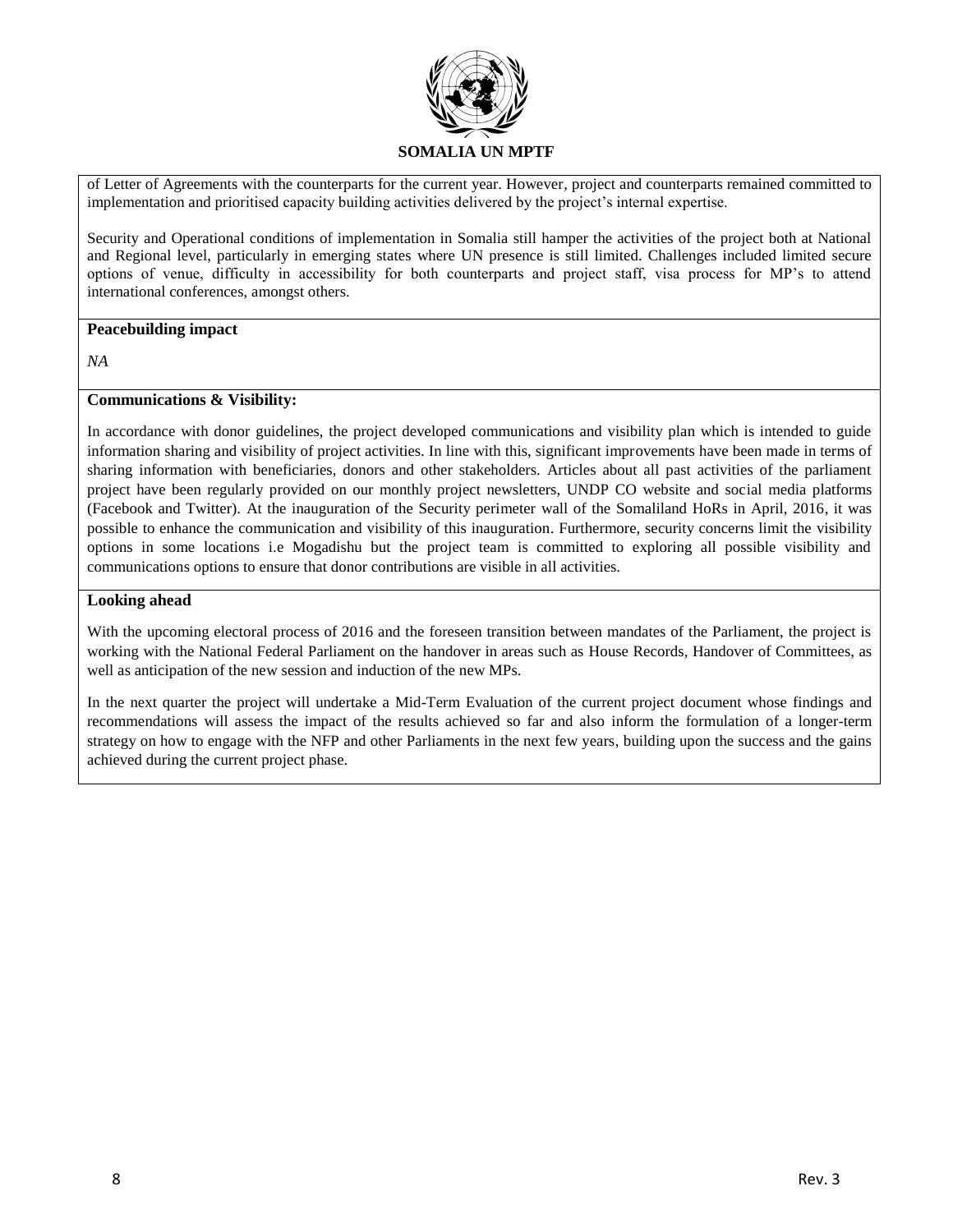

# **ANNEX 1. RISK MANAGEMENT**

This section can be used to update or use the risk logs developed during the project development stage and provide any mitigation measures being undertaken by the project.

| Type of Risk <sup>4</sup>     | <b>Description of Risk</b>                                                                               | <b>Mitigating Measures</b>                                                                                                                                                                                                                                                                                                                                                             |
|-------------------------------|----------------------------------------------------------------------------------------------------------|----------------------------------------------------------------------------------------------------------------------------------------------------------------------------------------------------------------------------------------------------------------------------------------------------------------------------------------------------------------------------------------|
| Environmental<br>Security     | Outbreak of violence or serious deterioration of the security environment in<br>Somalia.                 | Programme team (in close cooperation with UN MISSION and UNCT)<br>adjusts programme activities to changes in the security situation. Use of a<br>more regionally balanced strategy, which focuses on more equal support to all<br>three legislatures (Federal, Puntland and Somaliland).                                                                                               |
| Environmental<br>Security     | Terrorist activities force UN / UNDP to significantly reduce its activities.                             | UNDP has reduced movement of staff between MIA and UNCC, and<br>reallocated Programme/Operation staff to MIA. As a result of this operational<br>challenge, project has sought alternative venues to conduct the trainings.<br>Also mitigation measures taken by UN in Mogadishu and Garowe, such as<br>flexible work arrangements for national staff.                                 |
| Operational<br>Organizational | Significant shortfall in resource mobilization from bilateral partners                                   | There is funding gap implementation of project activities for 2016 of US\$ 1,2<br>Million. The project continues its resource mobilization efforts to decrease this<br>gap.                                                                                                                                                                                                            |
| Operational<br>Organizational | Insufficient involvement of key stakeholders in defining and steering<br>programme implementation        | Open, consultative programme planning and development approach; close<br>coordination with key counterparts in each region including project board<br>meetings and endorsements of AWP by Governments counterparts; inclusion<br>of senior stakeholder representatives on Programme Board. Risk Mitigation<br>plans for implementation of LoAs developed and agreed with counterparts. |
| Environmental<br>Political    | Serious deterioration in relations between UNDP Somalia and the NFP or<br>Government                     | Maintenance of respectful, collaborative approach and transparency.                                                                                                                                                                                                                                                                                                                    |
| Security                      | National partners are targeted because of collaboration with UN generally or<br><b>UNDP</b> specifically | Reduce exposure through low-profile approach in sensitive areas.                                                                                                                                                                                                                                                                                                                       |

<sup>4</sup> Environmental; Financial; Operational; Organizational; Political; Regulatory; Security; Strategic; Other.

 $\overline{a}$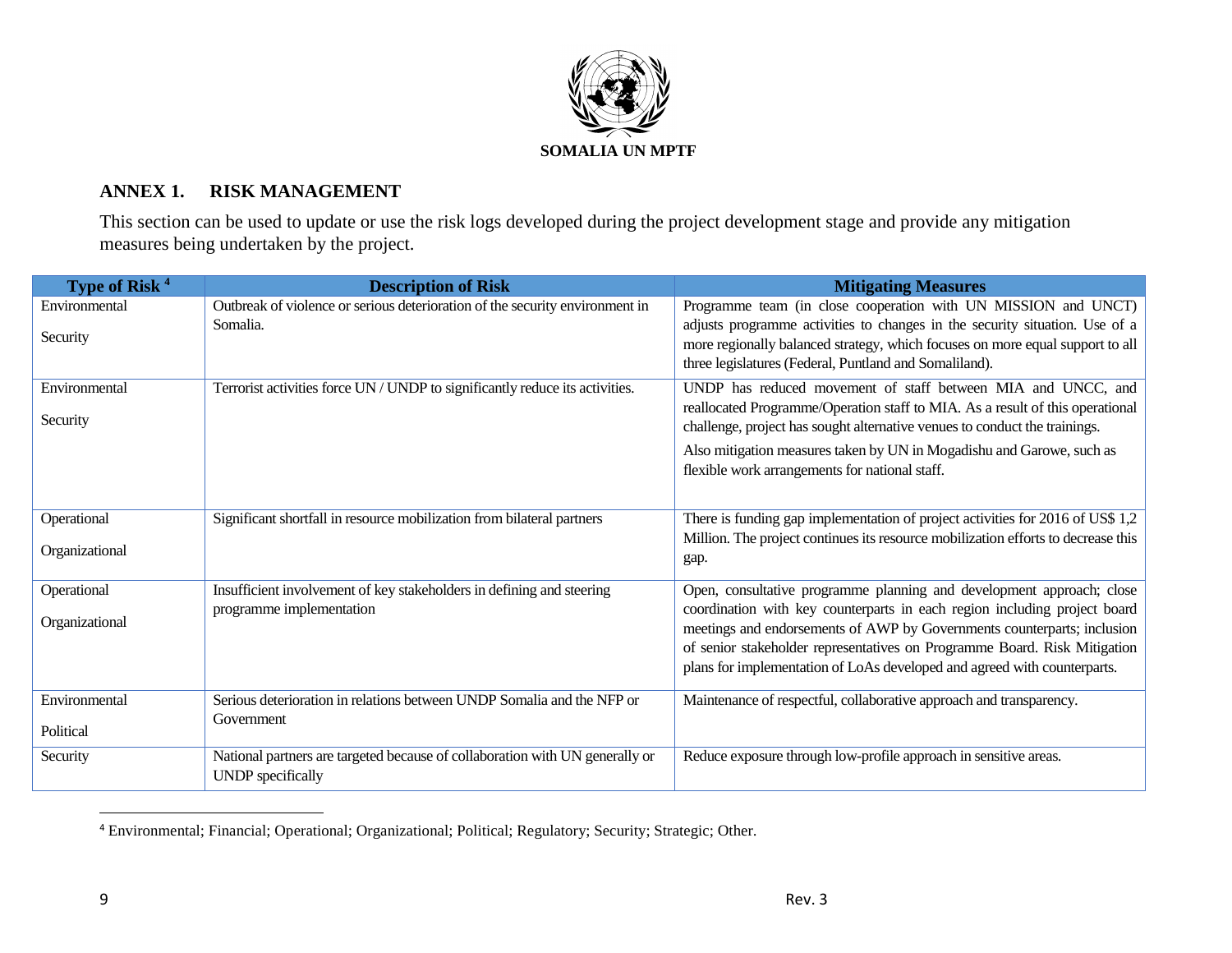

| Organizational |                                                                                          |                                                                                                                                                                                                                                                                                                                                                                                                                    |
|----------------|------------------------------------------------------------------------------------------|--------------------------------------------------------------------------------------------------------------------------------------------------------------------------------------------------------------------------------------------------------------------------------------------------------------------------------------------------------------------------------------------------------------------|
| Operational    | Low absorption capacity among counter-parts – slower process of capacity                 | Regular revisions of implementation progress and aligning expecting timing                                                                                                                                                                                                                                                                                                                                         |
| Organizational | building than expected aligned with ongoing high expectations                            | to current condition of staff and infrastructure within the institution. Conduct<br>assessment of parliaments' administrative capacity; include capacity<br>development and risk mitigation measures.                                                                                                                                                                                                              |
| Environmental  | Political conflicts between key state institutions or within the parliament              | UNSOM / international community to conduct conflict mediation.                                                                                                                                                                                                                                                                                                                                                     |
| Political      | hamper the parliament's ability to function as a legislative body                        |                                                                                                                                                                                                                                                                                                                                                                                                                    |
| Environmental  | Predominant male members of parliament fail to adopt gender-sensitive                    | Project includes activities which should familiarize MPs with regard to                                                                                                                                                                                                                                                                                                                                            |
| Political      | legislation                                                                              | gender-sensitive legislation and gender-sensitive budgeting. Project promotes<br>activities to increase number of female MPs and empowerment of current<br>female MPs.                                                                                                                                                                                                                                             |
| Environmental  | Trained parliamentary staff leave institution for better paid positions                  | Apart from training staff the project focuses on institution building incl.                                                                                                                                                                                                                                                                                                                                        |
| Organizational |                                                                                          | organizational reform, preparation of guidelines and SoPs, which shall make<br>the parliaments resilient to staff turn-over.                                                                                                                                                                                                                                                                                       |
| Political      | Upcoming elections in SL may lead to large turnover of MPs and loss of built<br>capacity | In 2017, Somaliland will hold presidential and parliamentary elections within<br>the democratic, multi-party system. Most observers, both local and<br>international, expect the elections to take place on time and to be highly<br>competitive, but there are concerns about security and clan conflict in some<br>parts of Somaliland during the campaign, during voting and when the results<br>are announced. |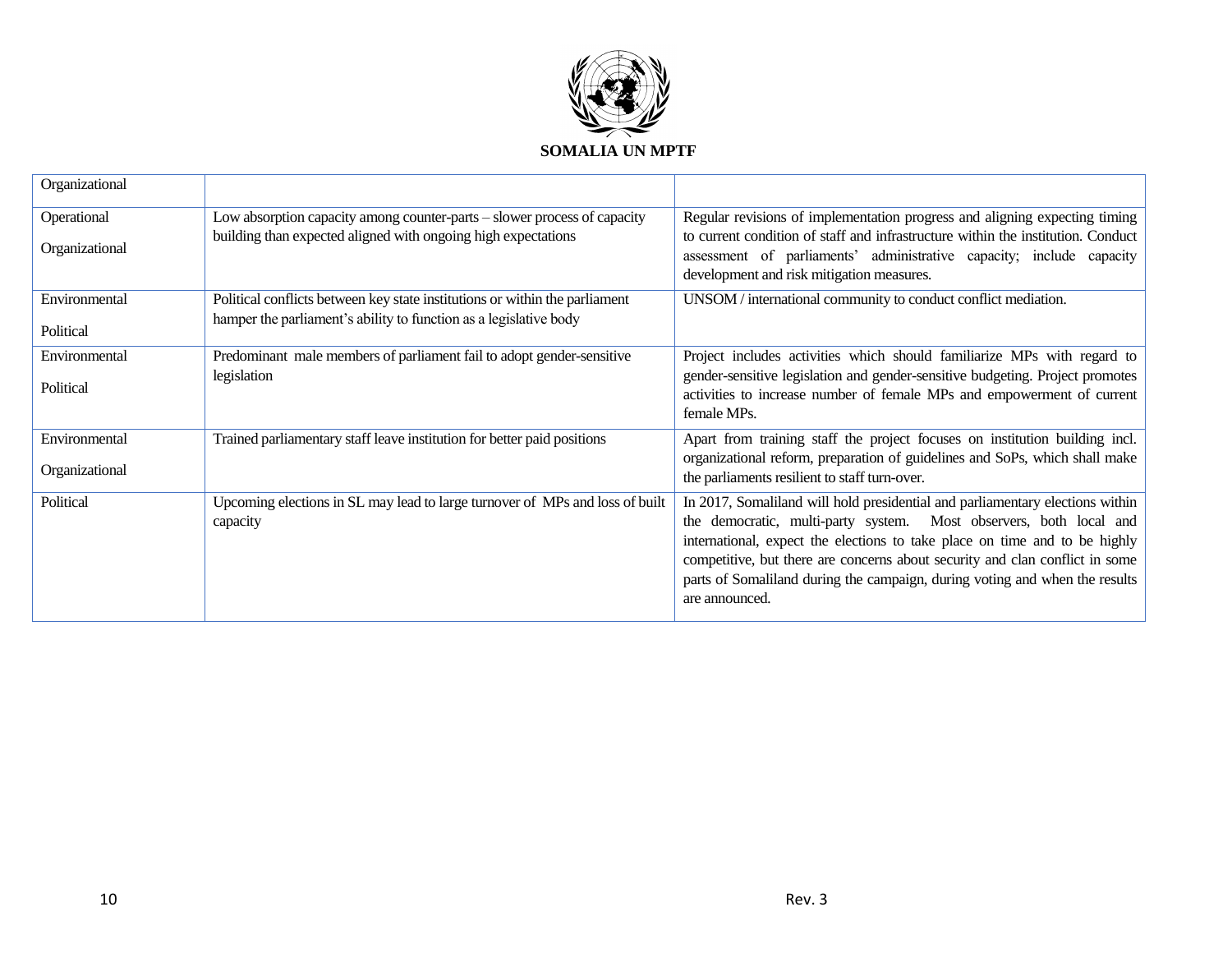

**ANNEX 2. MONITORING AND OVERSIGHT ACTIVITIES** <list here the monitoring and oversight activities undertaken during reporting period. Precise and specific, the table should not exceed one page>

| <b>Monitoring</b><br><b>Activity</b>                                             | <b>Date</b>      | <b>Description &amp; Comments</b>                                                                                                                                                                                                                                                                                                                                                                                                              | <b>Key Findings / Recommendations</b>                                                                                                                                                                                                                                                                                                                                                                                                                                                                                                |
|----------------------------------------------------------------------------------|------------------|------------------------------------------------------------------------------------------------------------------------------------------------------------------------------------------------------------------------------------------------------------------------------------------------------------------------------------------------------------------------------------------------------------------------------------------------|--------------------------------------------------------------------------------------------------------------------------------------------------------------------------------------------------------------------------------------------------------------------------------------------------------------------------------------------------------------------------------------------------------------------------------------------------------------------------------------------------------------------------------------|
| Project Board<br>Meeting<br><b>National Federal</b><br>Parliament (NFP)          | 11, May,<br>2016 | The project board meeting took place in Mogadishu with the<br>participation of the National Federal Parliament of Somalia,<br>UNDP and donors. The purpose of the meeting was to<br>discuss on activities and achievements of 2015, and approval<br>of the 2016 AWP.                                                                                                                                                                           | Project board meeting approved a 5.4 million USD AWP for 2016 which<br>shall provide support to six parliaments. Out of 5.4 million USD, 4<br>Million USD are funded so far. During the upcoming months the project<br>will work with potential donors in order to fill the existing funding gap                                                                                                                                                                                                                                     |
| Project Board<br><b>Meeting Puntland</b><br>House of<br>Representatives<br>(HoR) | 23 April<br>2016 | The project board meeting took place in Garowe The<br>meeting was chaired by PL HoR Speaker Hon. Ahmed Ali<br>Hashi. The purpose of the meeting was the discussion and<br>approval of the 2016 AWP.                                                                                                                                                                                                                                            | The key topic of the meeting was the discussion of the 2016 AWP.<br>Among other support, the project will contribute to the refurbishment of<br>the HoR plenary hall and the installation of a VTC equipment. In addition<br>the plenary hall will be equipped with new benches, tables, and an up-to-<br>date sound system.                                                                                                                                                                                                         |
| <b>Monitoring Mission</b><br>for NFP                                             | 31 May<br>2016   | The goal of the monitoring mission was to identify issues<br>that need to be addressed to ensure on-track implementation<br>of the project work plan and explore the challenges in<br>implementation and probe possible solutions<br>and<br>recommendations on the way forward. The monitoring also<br>satisfaction<br>level<br>of<br>assessed<br>the<br>of<br>technical/advisory/financial support received from<br>the<br>project by the NFP | Recommendations and proposed actions include review of strategic plan<br>of the parliament, regular information sharing, induction training for the<br>incoming MPs, quarterly monitoring of the work plan implementation by<br>the project, support to committees and departments of the parliament,<br>capacity building training on website management for ICT staff of NFP,<br>translation of guidelines and manuals developed for the parliament and to<br>provide technical sup-port to NFP staff through on the job training. |
| Project Board<br>Meeting<br>Somaliland House<br>of Representatives<br>(HoR)      | 30May<br>2016    | Project Board Meeting for the Somaliland Parliament took<br>place in Nairobi, Kenya, with The representatives of<br>Somaliland House of Representatives of of the House of<br>Elder, UNDP and donors. Nairobi was agreed as a venue<br>during the previous board meeting in order to facilitate the<br>leadership meeting with donor representatives who have<br>previously been unable to attend board meetings in Hargeisa.                  | The focus of the meeting was the approval of the AWP 2016. It was also<br>discussed the coordination between different implementers such as<br>SSG, AWEPA. SL Parliament clarified its initiative to call<br>UNDP.<br>quarterly coordination meetings. The first one will be held in June 2016 in<br>Hargeisa.                                                                                                                                                                                                                       |
| <b>Monitoring Mission</b><br>to SL HoR                                           | 18 June,<br>2016 | The goal of the monitoring mission was to identify issues<br>that need to be addressed, to ensure on-track implementation<br>the project and to explore the challenges in<br>of<br>implementation.                                                                                                                                                                                                                                             | The monitoring also found that there is need of capacity building training<br>for new staff of the parliament in the areas of outreach, minutes taking,<br>rules of committees' clerks, office management, parliamentary business,<br>asset management and research skills.                                                                                                                                                                                                                                                          |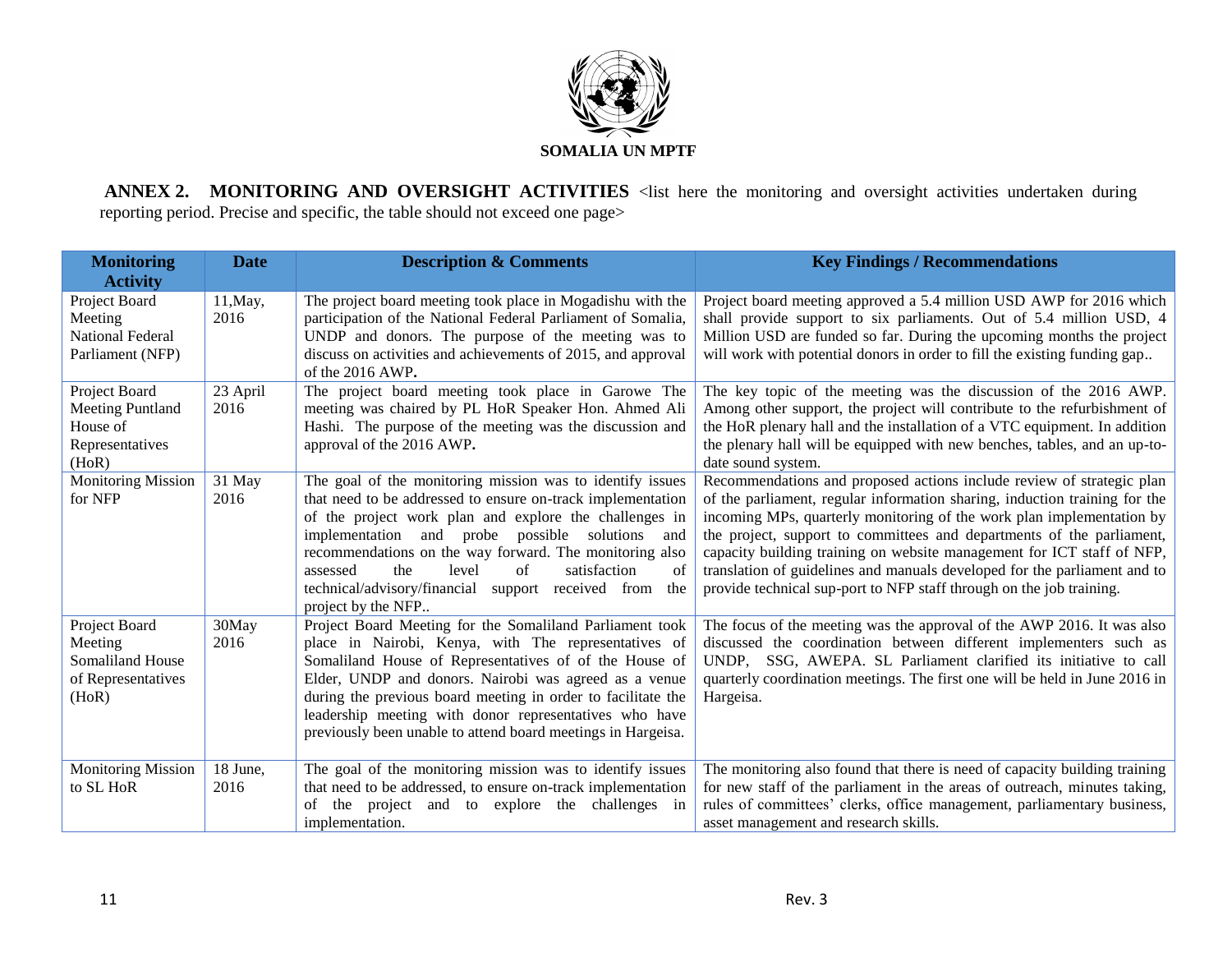

# **ANNEX 3. TRAINING DATA**

|      | <b>Target Group</b>                                         |               |                                                             | # of participants |                 |                                                                                                         | <b>Location</b> of |                                                                                                                                                                   |
|------|-------------------------------------------------------------|---------------|-------------------------------------------------------------|-------------------|-----------------|---------------------------------------------------------------------------------------------------------|--------------------|-------------------------------------------------------------------------------------------------------------------------------------------------------------------|
| $\#$ | Ministry.<br>District or UN                                 | <b>Others</b> | <b>Dates</b>                                                |                   |                 | Title of the training                                                                                   | training           | <b>Training provider</b>                                                                                                                                          |
|      | staff                                                       |               |                                                             | M                 | $\mathbf F$     |                                                                                                         |                    |                                                                                                                                                                   |
|      |                                                             |               |                                                             |                   | <b>Output 1</b> |                                                                                                         |                    |                                                                                                                                                                   |
|      | Somaliland<br>of<br>House<br>Representatives                |               | $8 - 10$<br>February<br>2016                                | 24                | $\overline{0}$  | Training<br>of<br>Legislative<br>Drafting                                                               | Hargeisa           | Valentina Hoxha -<br><b>UNDP</b> Legal Officer                                                                                                                    |
|      | Galmudug State<br>Assembly                                  |               | $\overline{07}$<br>0 <sub>5</sub><br>$\equiv$<br>March 2016 | 51                | 3               | Three days' workshop<br>on<br>Legislative drafting                                                      | Adado              | Mohamed Ali Farah<br><b>UNDP</b> Research<br>Officer                                                                                                              |
| 3    | Southwest<br>of<br>House<br>Representatives                 |               | 20, 22 and 23<br>March 2016                                 | 22                | 8               | Three<br>induction<br>days<br>workshop<br>on principles of<br>and<br>democracy<br>democratic<br>society | Baidoa             | <b>UNDP/UNSOM</b><br>Mohamed Ali Farah,<br>Kimberly, Jibril,<br>Warsame and<br><b>Usman Dogar</b>                                                                 |
| 4    | Southwest<br><b>State</b><br>of<br>House<br>Representatives |               | $26$ Apr - 10<br>May 2016                                   | 95                | 19              | Principles of Democracy and<br>Democratic Society induction<br>training                                 | Baidoa             | Mohamed Ali Farah<br><b>UNDP</b> Research<br>Officer<br>Jibril Noor<br><b>UNDP M&amp;E Officer</b><br>Kimberly Smiddy<br><b>UNDP</b> Parliamentary<br>Specialist, |
|      |                                                             |               |                                                             |                   | <b>OUTPUT 2</b> |                                                                                                         |                    |                                                                                                                                                                   |
|      | National Federal<br>Parliament                              |               | 28<br>21<br>March 2016                                      | 26                | 13              | Phase II - Training on Rules of<br>Procedure                                                            | Mogadishu          | George Crawford<br><b>UNDP</b> Parliamentary<br>Specialist                                                                                                        |
|      | 6. National Federal                                         |               | 07 through 14                                               | 17                | 10              | Rules of Procedures of the Mogadishu                                                                    |                    | George Crawford                                                                                                                                                   |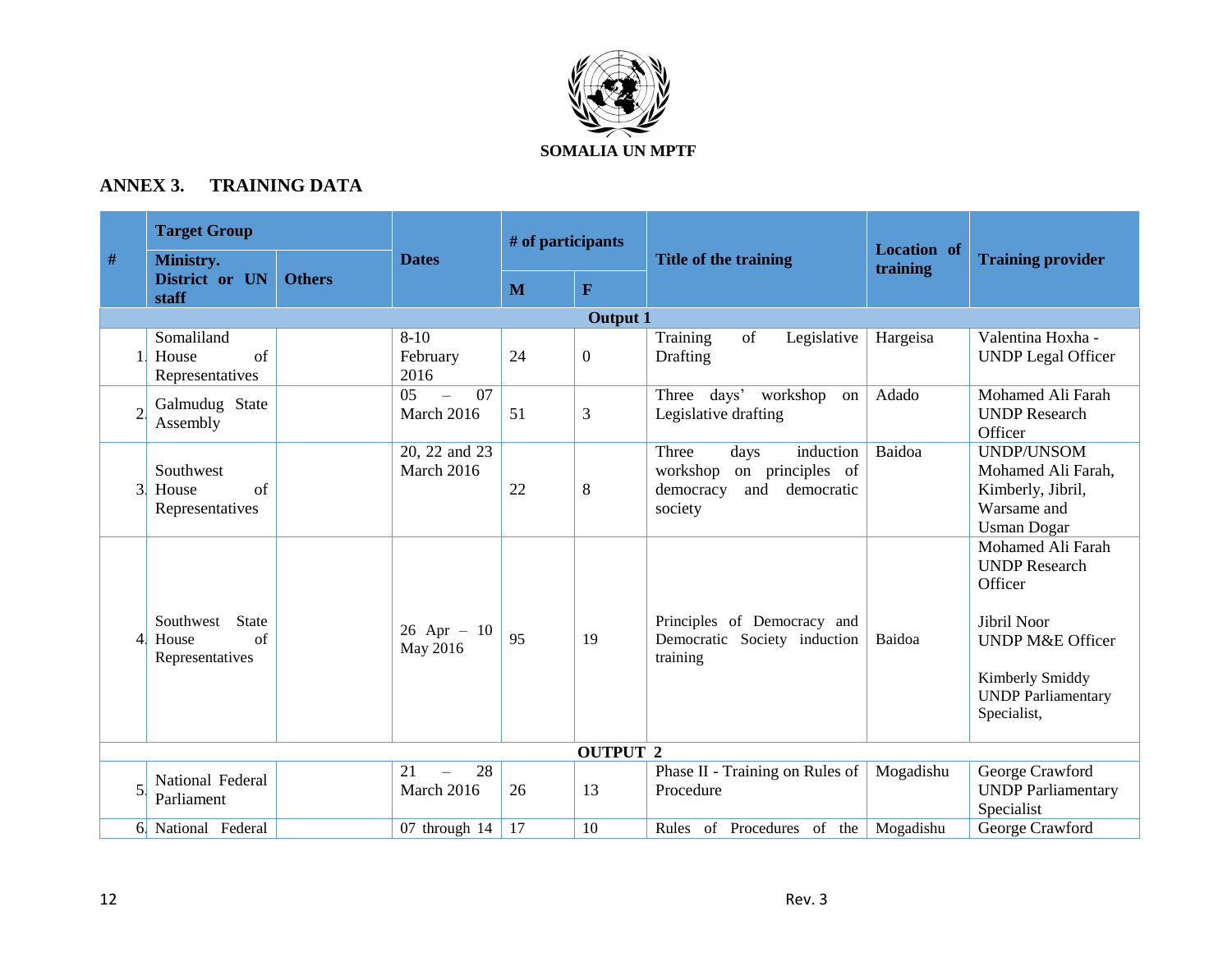

| $\#$        | <b>Target Group</b>                                        |               |                                          | # of participants |                |                                                              |                                |                                                                                                                                                                                                   |
|-------------|------------------------------------------------------------|---------------|------------------------------------------|-------------------|----------------|--------------------------------------------------------------|--------------------------------|---------------------------------------------------------------------------------------------------------------------------------------------------------------------------------------------------|
|             | Ministry.<br>District or UN                                | <b>Others</b> | <b>Dates</b>                             |                   |                | Title of the training                                        | <b>Location</b> of<br>training | <b>Training provider</b>                                                                                                                                                                          |
|             | staff                                                      |               |                                          | M                 | $\mathbf{F}$   |                                                              |                                |                                                                                                                                                                                                   |
|             | Parliament                                                 |               | June 2016                                |                   |                | House of Representatives                                     |                                | <b>UNDP</b> Parliamentary<br>Specialist                                                                                                                                                           |
|             | National Federal<br>Parliament                             |               | $22 - 25$ May<br>June                    | 18                | $\overline{4}$ | <b>Report Writing workshop</b>                               | Mogadishu                      | Nabil Abdi<br><b>UNDP</b> Reporting<br>Officer<br>Jibril Noor<br><b>UNDP M&amp;E Officer</b>                                                                                                      |
| 8.          | Jubaland<br><b>State</b><br>of<br>House<br>Representatives |               | 09<br>12<br>and<br>June 2016             | 19                | 3              | Introductory<br>workshop<br>on<br>administrative regulations | Kismayo                        | Warsame Hassan<br><b>UNDP</b> Organizational<br>Development Expert                                                                                                                                |
|             | <b>OUTPUT 3</b>                                            |               |                                          |                   |                |                                                              |                                |                                                                                                                                                                                                   |
| $\mathbf Q$ | National Federal<br>parliament<br>outreach<br>department   |               | 17<br>15<br>$\equiv$<br>February<br>2016 | 6                 | $\overline{2}$ | Three days training on Public<br>Outreach                    | Mogadishu                      | Abdullahi Ibrahim-<br><b>UNDP</b> Outreach and<br>Civic engagement<br>officer                                                                                                                     |
|             | Youth<br>Somali<br>Parliament                              |               | $08 - 09$ June<br>2016                   | $\overline{7}$    | 13             | Voting and Counting workshop                                 | Mogadishu                      | Tomsie Dlamini<br>UNSOM/UNDP<br><b>Capacity Development</b><br>Specialist<br>Abdullahi Ibrahim -<br>UNDP Outreach and<br>Civic<br>engagement<br>officer<br>Carla Riquito<br>Prog. Mgt. Specialist |
|             | National Federal<br>Parliament                             |               | 15 June 2016                             | 6                 | $\Omega$       | Public Engagement workshop                                   | Mogadishu                      | George Crawford<br><b>UNDP</b> Parliamentary                                                                                                                                                      |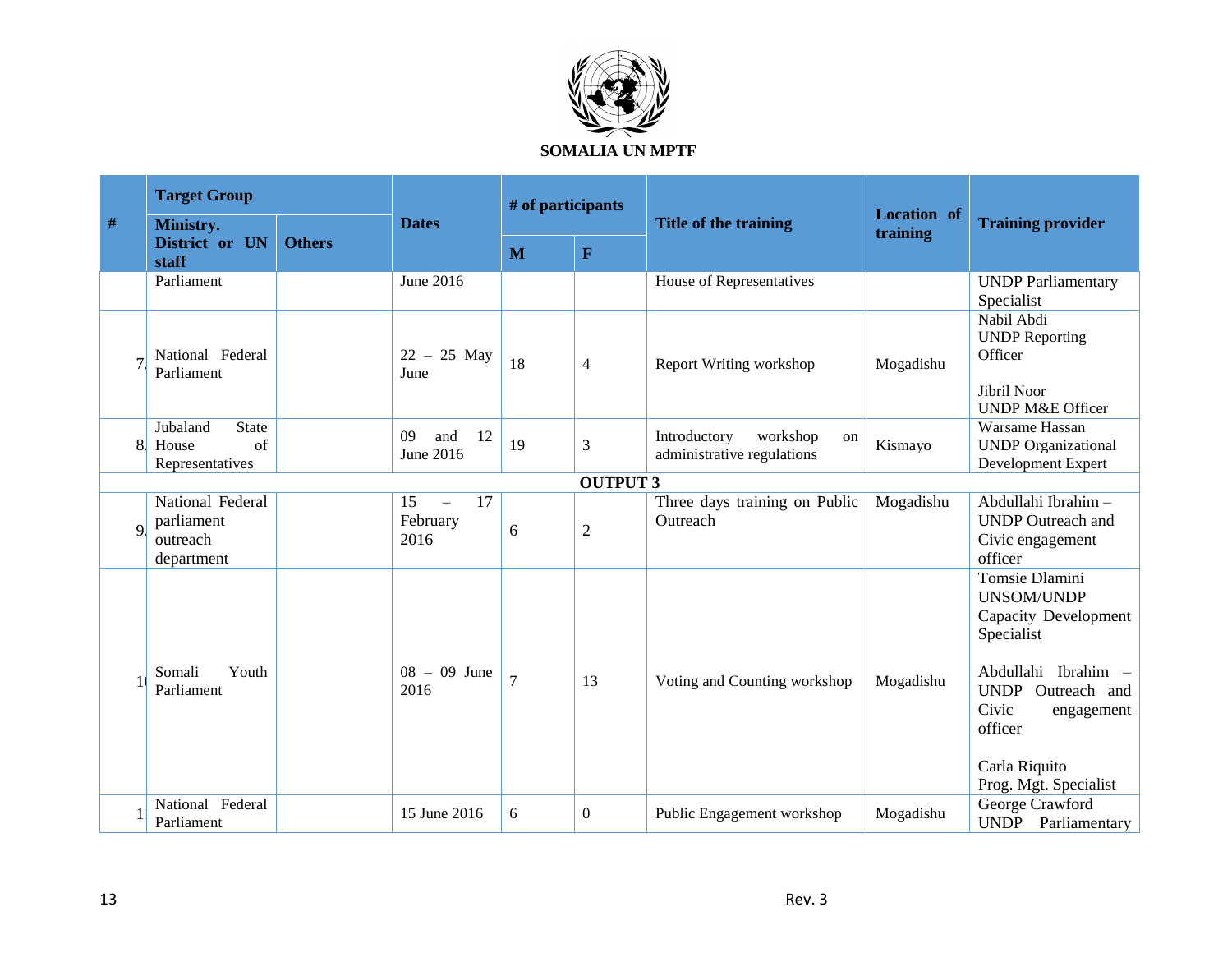

| #     | <b>Target Group</b>                         |  |              | # of participants |    |                       | Location of |                          |
|-------|---------------------------------------------|--|--------------|-------------------|----|-----------------------|-------------|--------------------------|
|       | Ministry.<br>District or UN Others<br>staff |  | <b>Dates</b> |                   |    | Title of the training | training    | <b>Training provider</b> |
|       |                                             |  |              | M                 | R  |                       |             |                          |
|       |                                             |  |              |                   |    |                       |             | Specialist               |
| Total |                                             |  |              | 291               | 75 |                       |             |                          |

| <b>Location</b> | # of participants |                |              |              |                   |  |  |
|-----------------|-------------------|----------------|--------------|--------------|-------------------|--|--|
|                 | Q1 2016           |                | Q2           |              | <b>Total 2016</b> |  |  |
|                 | M                 | $\mathbf{F}$   | $\mathbf{M}$ | $\mathbf{F}$ |                   |  |  |
| Mogadishu       | 32                | 15             | 48           | 27           | 125               |  |  |
| Garowe          | $\boldsymbol{0}$  | $\overline{0}$ |              |              | $\mathbf{0}$      |  |  |
| Hargeisa        | 24                |                |              |              | 24                |  |  |
| Kismayo         | $\boldsymbol{0}$  | $\overline{0}$ | 19           | 3            | 22                |  |  |
| Adado           | 51                | 3              |              |              | 54                |  |  |
| Baidoa          | 22                | 8              | 95           | 19           | 144               |  |  |
| <b>Total</b>    | 129               | 26             | 162          | 49           | 366               |  |  |